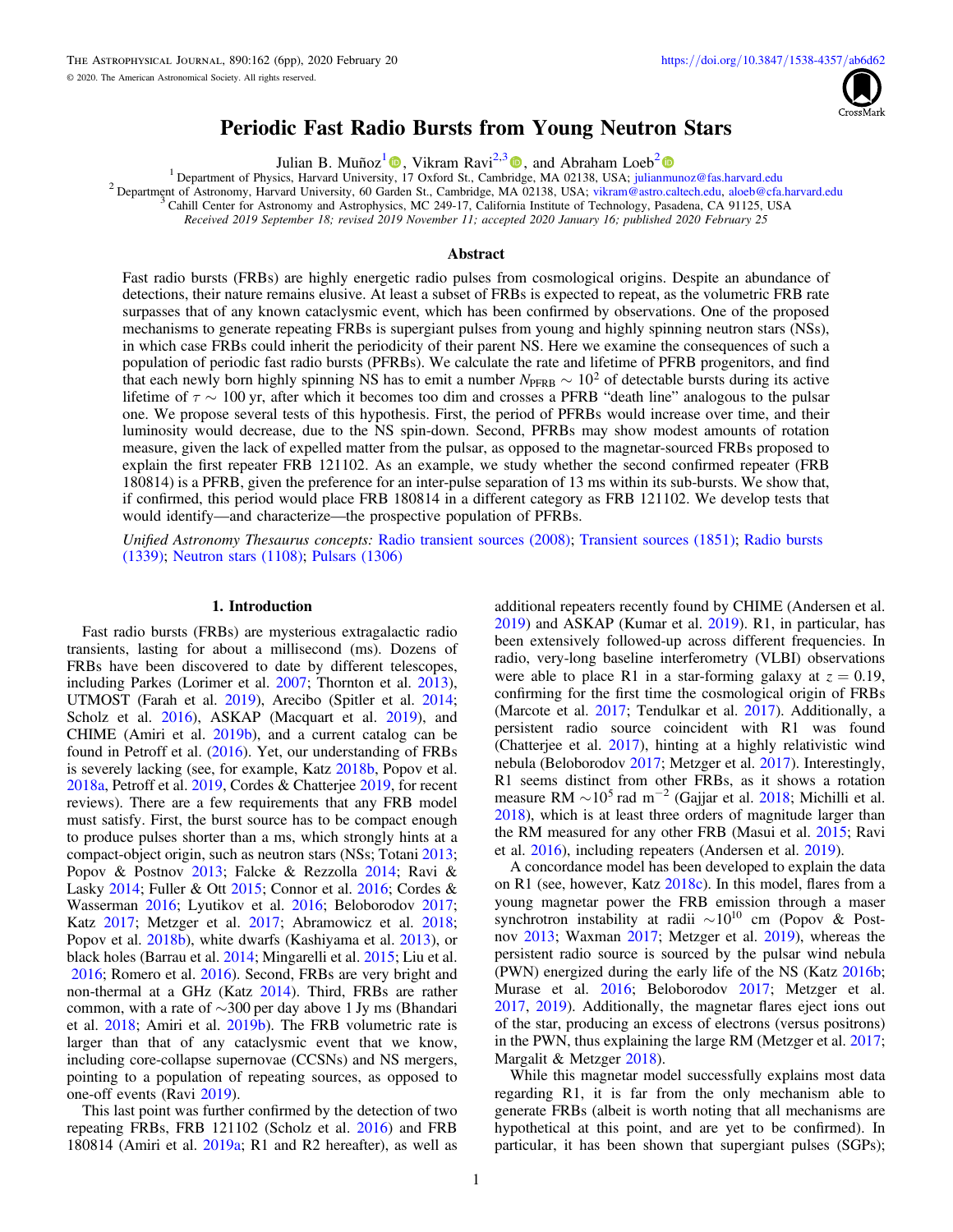<span id="page-1-0"></span>analogous to those of the Crab pulsar (Hankins et al. [2003](#page-4-0); Cordes et al. [2004;](#page-4-0) Mickaliger et al. [2012](#page-5-0)) from young highly spinning NSs are bright enough to produce observable FRBs (Pen & Connor [2015](#page-5-0); Connor et al. [2016](#page-4-0); Cordes & Wasserman [2016;](#page-4-0) Lyutikov et al. [2016](#page-5-0)). In this case the energy reservoir is the rotation of the young NS, which is tapped through its spin-down. We build upon these previous references, and argue that this would give rise to a qualitatively different population of FRBs from the magnetar model, which we label periodic fast radio bursts (PFRBs). Given the current FRB rate from Ravi ([2019](#page-5-0)), we estimate that, if an  $\mathcal{O}(1)$ fraction of FRBs are periodic, each PFRB would have to repeat  $N_{\text{rep}} \sim 10^2$  times above threshold during its lifetime of  $\tau \sim 100$  yr in order to explain their daily rate. This is in line with the statistics of SGPs in the Crab pulsar, as shown in Cordes & Wasserman ([2016](#page-4-0); [CW16](#page-4-0) hereafter). Moreover, we develop several predictions of this model that can be tested with upcoming FRB data, which will separate a prospective PFRB population from magnetar-induced FRBs.

As an example, we entertain the possibility that R2 is a PFRB. Intriguingly, R2 appears to show a 13 ms period within its subpulses. We show that, if confirmed, such a period would imply that R2 is a rotationally driven PFRB, dissimilar from R1. We then predict that, over the next decade, the typical fluence of R2 would drop by a factor of  $\sim$ 2, and its period would increase to ∼16 ms. Additionally, polarization data of R2 should show a relatively small rotation measure, bounded by  $|RM| \lesssim 800$  rad m<sup>-2</sup>. These three key predictions, qualitatively common to all PFRB candidates, are easily testable with data. The outline of this paper is as follows. In Section 2 we review the energetics and rates of FRBs, and how to explain them with spinning NSs. We lay our predictions in Section [3,](#page-2-0) which we discuss in Section [4](#page-4-0) before concluding.

## 2. Energetics and Rate

# 2.1. PFRB Energetics

We begin by reviewing the energetics of how SGPs can boost the radio emission of a young NS, producing FRBs. This section draws heavily from [CW16](#page-4-0), as well as Pen & Connor ([2015](#page-5-0)), Lyutikov et al. ([2016](#page-5-0)), Connor et al. ([2016](#page-4-0)), so the reader familiar with those references might want to skip ahead.

The energy requirements of FRBs are fairly strict, especially if they originate at cosmological distances, as proven by the three localized FRBs to date (Chatterjee et al. [2017](#page-4-0); Bannister et al. [2019](#page-4-0); Ravi et al. [2019a](#page-5-0)), although a subpopulation of PFRBs could lurk closer to us ([CW16,](#page-4-0) Connor et al. [2016](#page-4-0)). From the ∼Jy ms fluences observed, at half a Gpc distances, we require radio luminosities  $L_r \ge 10^{40}$  erg s<sup>-1</sup> during the FRB. While this is far too large for all known Galactic NSs (even for the Crab pulsar during a SGP), a young highly spinning NS can reach such luminosities. Given a NS with period  $P$  and period derivative  $\dot{P}$ , the rate at which it loses its rotational energy (its spin-down luminosity) is  $L_{sd} \propto P^{-3} \dot{P}$ . Only a part of this energy is emitted in radio waves, though, which we parameterize through a radio efficiency  $\epsilon_r < 1$ . Then, the spin-down luminosity required to emit enough radio energy as a typical FRB is

$$
L_{\rm sd} \geqslant 10^{41} \,\text{erg s}^{-1} \times \left(\frac{\epsilon_r}{10^{-2}}\right)^{-1} \left(\frac{f_b}{10^{-1}}\right),\tag{1}
$$

where  $f_h < 1$  is the beaming factor of the NS.



**Figure 1.** Period ( $P$ , in ms) and period derivative ( $\dot{P}$ ) diagram for pulsars and PFRBs. We show the known magnetars (from the McGill catalog Olausen & Kaspi [2014](#page-5-0)) as green triangles, and the canonical pulsars as a yellow blob. The known millisecond pulsars (MSPs) lie below the reach of this plot ( $\dot{P} \approx 10^{-20}$ ). NSs with magnetic fields above  $B = 10^{14}$  G (shown as the dotted green line) can produce magnetically driven FRBs through flares. Here, instead, we focus on the less-magnetic NSs in the gray shaded area, which can emit periodic fast radio bursts (PFRBs) as supergiant pulses, powered through their spin-down. Below the black line, PFRBs would have a spin-down luminosity lower than 10<sup>41</sup> erg s<sup>-1</sup>, crossing the FRB death line and becoming invisible (at half a Gpc). Above the blue-dashed line pulsars would have a characteristic age  $\tau$  < 10 yr, so their SNRs would be opaque to FRBs. We show, as a red star, the possible location for the second repeater R2 (FRB 180814), if the period of 13 ms is confirmed; and the red dashed–dotted lines represent its evolution over  $10<sup>3</sup>$  yr assuming braking indices of  $n = 2$  and 3, respectively. We also show, as a brown star, a hypothetical young highly spinning NS, which we have dubbed P0, as a possible PFRB source, which would evolve to become a canonical pulsar (at around  $\tau = 10^6$  yr, which is marked by the dashed cyan line).

Here, and throughout this work, we set a radio efficiency  $\epsilon_r = 10^{-2}$ , which albeit typical of old pulsars, is anomalously large for a young NS (Szary et al. [2014](#page-5-0)). Nonetheless, SGPs as those seen in the Crab pulsar (Cordes et al. [2004](#page-4-0)), can reach such large instantaneous radio efficiencies during short times ([CW16,](#page-4-0) Lyutikov et al. [2016](#page-5-0)). Interestingly, this could explain the episodic nature of some FRBs, as only during periods of intense radio activity (large  $\epsilon_r$ ) would they emit SGPs and be observable in the radio.

We show in Figure 1 the part of the  $P - \dot{P}$  plane that satisfies the energy requirement of Equation  $(1)$ , and can thus power PFRBs through their rotational energy alone. These are highly spinning ( $P \le 20$  ms) young NSs. Interestingly, if we require the PFRB progenitors to be older than 10 yr, so that the supernova remnant (SNR) is not opaque to GHz radio emission (Metzger et al. [2017;](#page-5-0) Bietenholz & Bartel [2019](#page-4-0)), while still being rotationally powered, we find that the allowed part of the  $P - P$  plane has small B fields. Indeed, these would be below the magnetar line, at a surface magnetic field of  $B = 10^{14}$  G, where the  $B$  field can break the NS crust and carry material out (Duncan & Thompson [1992](#page-4-0)). Such high fields are necessary to produce the synchrotron maser mechanism from Popov & Postnov ([2013](#page-5-0)), Waxman ([2017](#page-5-0)), Metzger et al. ([2017,](#page-5-0) [2019](#page-5-0)) Beloborodov ([2017](#page-4-0)), Margalit & Metzger ([2018](#page-5-0)), as well as the RM observed in R1. The young NSs that we are considering have, on the other hand, few-ms periods at birth, but relatively small B fields. While challenging to confirm (Kaspi & Helfand [2002;](#page-4-0) Noutsos et al. [2013](#page-5-0)), such rapid rotation is physically allowed, as the breakup period of a typical NS with an 11 km radius and 1.5  $M_{\odot}$  mass is  $P \approx 0.5$  ms, and in fact ms periods have been argued to be required to generate the large B fields seen in magnetars (Duncan & Thompson [1992](#page-4-0)). PFRB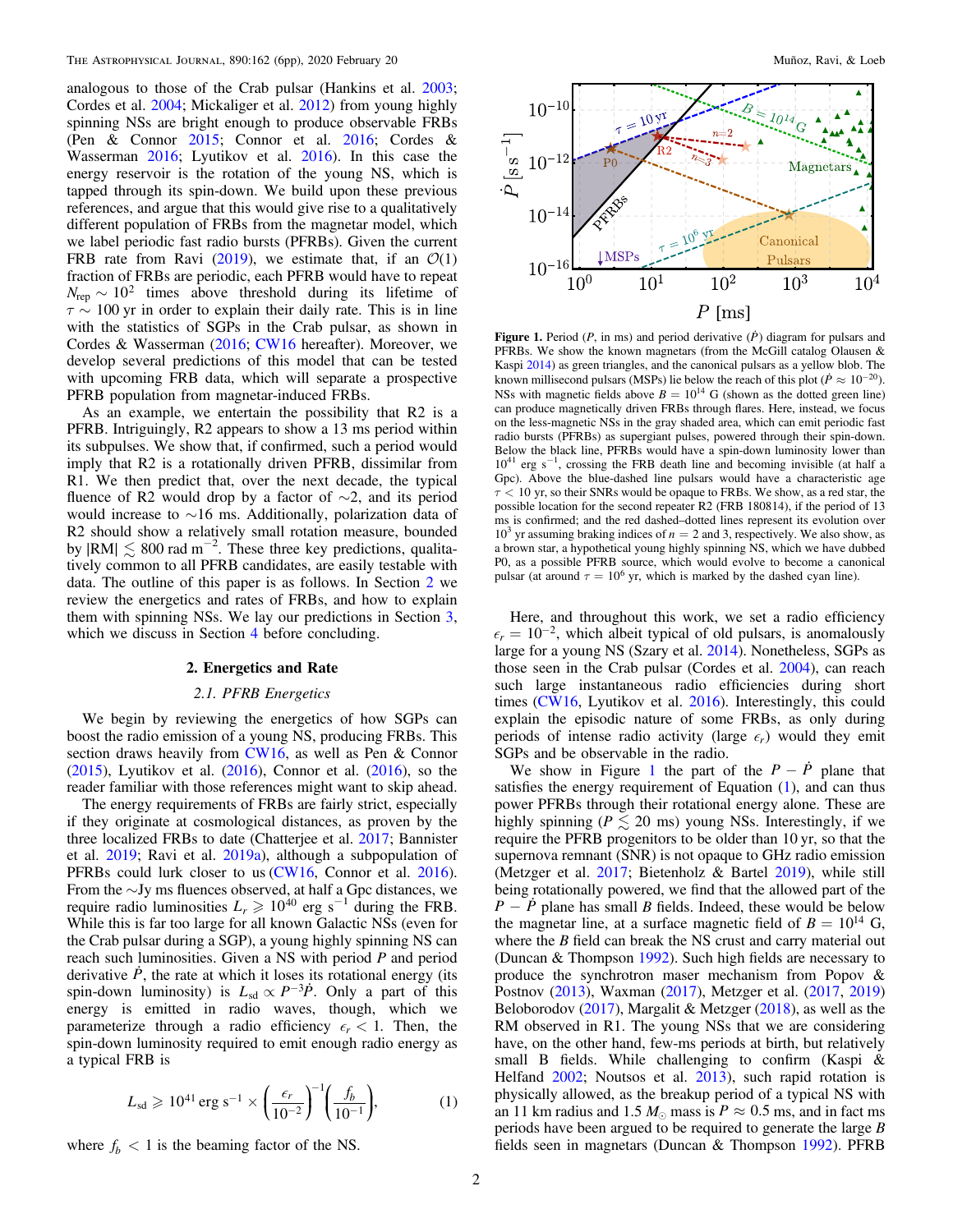<span id="page-2-0"></span>sources can be "frustrated magnetars," where the B field did not grow exponentially.

Thus, the magnetosphere of the NS is the most likely source of coherent radio emission for PFRBs, which will result in dissimilar predictions from the magnetar-powered model of FRBs, as we will explore below.

## 2.2. PFRB Rates

Let us next extrapolate the known statistics of the Crab pulsar to estimate how often PFRBs would happen. In addition to the giant pulses (GPs) commonly observed in the Crab pulsar, and its twin PSR B0540-69 (Johnston & Romani [2003](#page-4-0); Mickaliger et al. [2012](#page-5-0)), there is a tail of high-luminosity events, typically denoted as SGPs (Cordes et al. [2004](#page-4-0)). Following [CW16,](#page-4-0) we join the beaming and efficiency parameters into a single  $\zeta_r = \epsilon_r / f_b$ , which ought to be  $\zeta_r \approx 0.1$  to power PFRBs (although  $\zeta_r \sim 10^{-2}$  is enough to produce "local" FRBs up to  $\sim$ 100 Mpc, as suggested in [CW16](#page-4-0) and Connor et al. [2016a](#page-4-0)). For the Crab it is estimated that there is a pulse with  $\zeta_r = 0.002$ once per hour (Crossley et al. [2010](#page-4-0)), yielding a rate  $\overline{\mathcal{R}} = 10^{-5}$ per cycle, given the Crab period. While the Crab GPs appear to follow Poissonian statistics, we do not know whether the same is true for SGPs (and thus of PFRBs; Connor et al. [2016a](#page-4-0)). We adopt the approach of [CW16](#page-4-0) and assume that the rate  $\mathcal R$  of events with efficiency  $\zeta_r$  is given by a power-law,

$$
\mathcal{R}(\zeta_r) = \overline{\mathcal{R}} \times \left(\frac{\zeta_r}{\overline{\zeta_r}}\right)^{-\beta},\tag{2}
$$

where  $\beta$  is the power-law index, which is fairly unconstrained for SGPs (although for the more-common GPs this index is on the range of  $\beta \sim 2-3$ ). We set  $\beta = 2.5$ , which reproduces the observation of a 2 MJy SGP from Hankins et al. ([2003](#page-4-0); corresponding to  $\zeta_r = 0.02$  [CW16](#page-4-0), Lyutikov et al. [2016](#page-5-0)) roughly once per 20 days (although this particular SGP is at 9 GHz, instead of 430 MHz as the more-common SGPs). We see that by extrapolating this rate to higher  $\zeta$ , (as no cutoff has been found; Cordes et al. [2004](#page-4-0)), we obtain a rate of one FRB  $(\zeta_r = 0.1)$  per 2 × 10<sup>9</sup> pulses. This rate is altered to one FRB per  $\{3 \times 10^8, 10^{10}\}$  pulses for  $\beta = \{2, 3\}$ , showing a strong dependence on this unknown parameter. We estimate that a NS born with  $P = 3$  ms and  $\dot{P} = 10^{-11.5}$  will go over  $N_{\text{cycle}} =$  $\int dt P^{-1}(t) \approx 5 \times 10^{11}$  cycles during its lifetime ( $\tau = 100$  yr), so it will produce  $\sim$ 10<sup>2</sup> PFRBs (bursts with  $\zeta \approx 0.1$ ). Here we have conservatively estimated the variability of the young NS using that of the Crab as a reference. Recent work suggests that Crab GPs are correlated with glitches (Kazantsev et al. [2019](#page-5-0)), so it is likely that younger, less stable pulsars would show even larger variability.

## 2.3. Comparison with Observations

We now compare the SGP rate and energetics outlined above, with FRB observations. Recent estimates have found a cosmic FRB rate (Amiri et al. [2019b](#page-4-0); Ravi [2019](#page-5-0))

$$
\mathcal{R}_{\text{FRB}} \gtrsim 10^5 f_b^{-1} \text{ Gpc}^{-3} \text{ yr}^{-1}.
$$
 (3)

Thus, FRBs are more abundant than any known cataclysmic event, showing that there has to exist a population of repeating FRBs (Ravi [2019](#page-5-0)). In Taylor et al. ([2014](#page-5-0)) it was estimated that the rate of CCSN (the progenitors of NSs) in the local universe  $(z \lesssim 0.1)$  is

$$
\mathcal{R}_{\text{CCSN}} \approx 1.1 \times 10^5 \,\text{Gpc}^{-3} \,\text{yr}^{-1},\tag{4}
$$

so if a fraction  $f_{\text{CCSN}}$  of CCSN become FRB emitters and, as in Equation ([1](#page-1-0)), assume a beaming factor  $f_b = 0.1$  for those [CW16](#page-4-0), we estimate the number of times that each FRB has to repeat above threshold simply as

$$
N_{\rm rep} \gtrsim \frac{\mathcal{R}_{\rm FRB}}{\mathcal{R}_{\rm CCSN} f_{\rm CCSN} f_b} \gtrsim 10^2 \left(\frac{f_b}{0.1}\right)^{-1} \left(\frac{f_{\rm CCSN}}{0.1}\right)^{-1},\tag{5}
$$

assuming that all FRBs are powered by the rotation of young NSs (i.e., PFRBs). Thus, each PFRB progenitor ought to emit at least a hundred bright-enough SGPs during its lifetime to account for the entire FRB population. This is in agreement with the statistics of the SGPs estimated above. Given the steep decline in the spin-down luminosity of young NSs ( $L_{sd} \propto t^{-2}$ ), the typical lifetime that a NS can power an FRBs is a rather short  $\sim$ 30–100 yr (depending on the initial P and P), an order of magnitude below that of the magnetar model (300–1000 yr; Nicholl et al. [2017](#page-5-0)). Note that here we have set a fiducial value of the fraction  $f_{\text{CCSN}} = 10\%$  of CCSN that result in the young highly spinning NSs, as it is comparable to the birth rate of magnetars, although this fraction is highly uncertain and difficult to reconstruct from data (Faucher-Giguere & Kaspi [2006;](#page-4-0) Johnston & Karastergiou [2017](#page-4-0)).

Additionally, assuming that all FRBs observed thus far are repeaters, we can estimate their comoving number density to be

$$
n_{\text{PFRB}} \equiv \mathcal{R}_{\text{FRB}} \tau_{\text{PFRB}} \approx 3 \times 10^7 \left(\frac{f_b}{0.1}\right)^{-1} \text{Gpc}^{-3} \tag{6}
$$

where we have chosen a representative lifetime of  $\tau_{\text{PFRB}} \approx 30 \text{ yr}$ . Thus, the odds of having a PFRB source within the closest Mpc to us—and pointing toward Earth—are  $\gtrsim 0.3\%$  (depending on how overdense the local environment is), and any burst emitted by such a source would be detectable with low-cost antennae (Maoz & Loeb [2017](#page-5-0)). The PFRB source density estimate above is between that of the magnetar model, which has  $n_{\text{FRB}} \sim 10^4 \text{ Gpc}^{-3}$  (Nicholl et al. [2017](#page-5-0)), and that of the "wandering beams" model (where FRBs are emitted from regular pulsars with a beaming factor  $f_b \sim 10^{-8}$ ; Katz [2016a](#page-4-0)), which requires  $n_{\rm FRB} \approx 10^{15} \,\rm Gpc^{-3}$ .

## 3. Predictions

The PFRB model outlined above has a series of unique predictions, different from those of other mechanisms (including magnetars), which we now outline. We emphasize that, as is the case for gamma-ray bursts, multiple FRB populations can coexist, and might in fact be preferred by current data (Palaniswamy et al. [2018;](#page-5-0) Caleb et al. [2019;](#page-4-0) James [2019](#page-4-0)). Separating and characterizing each FRB population will be an important step toward better understanding this phenomenon.

For illustration purposes, throughout this section we will refer to a hypothetical young NS with  $P = 3$  ms and  $\dot{P} = 10^{-11.5}$  $\dot{P} = 10^{-11.5}$  $\dot{P} = 10^{-11.5}$  as P0, shown as a star in Figure 1, which would be an example of a PFRB emitter. The inferred surface B field of this source would be  $B = 3 \times 10^{12}$  G, and its characteristic age  $\tau = 15$  yr. Unless otherwise stated, we will assume a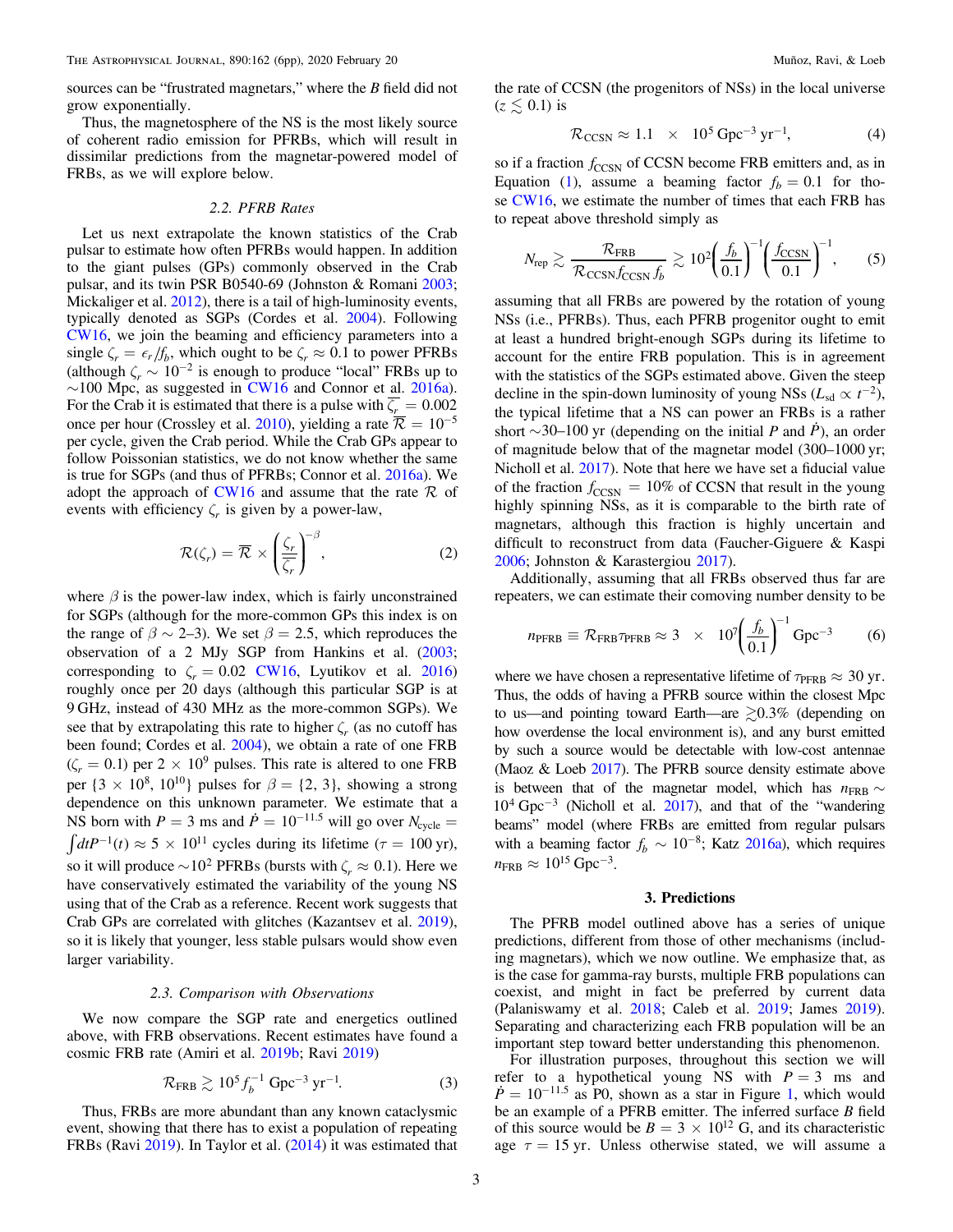standard braking index  $n = 3$ , ignoring B-field decay during the short period of the NS life that we study (Johnston  $\&$ Karastergiou [2017](#page-4-0)). Our predictions belong to two categories, those related with the spin-down nature of PFRBs in our model, and those related to their lack of strong B fields. These are:

- 1. PFRB slow down. In the periodic model of FRBs every source is a highly spinning NS with some period P and derivative *P*. Given the high energetics required to power FRBs, as given by Equation ([1](#page-1-0)), all candidate PFRBs will have short periods ( $P \le 20$  ms), which slow down relatively quickly. For our example P0, the period will change by 30% (from 3 to 4 ms) over a decade. Such a change is potentially observable via continuous monitoring, once periodicity is established. See, for instance, Connor & Petroff ([2018](#page-4-0)) for strategies on searching for FRB periodicity.
- 2. FRB dimming over time. The spin-down timescale for the young NSs that we are considering is typically short  $(t_{sd} \lesssim 10 \text{ yr}$ ; Kashiyama & Murase [2017](#page-4-0)), so the spindown luminosity will decrease as  $t^{-2}$  during the entire PFRB life cycle. This scaling would be imprinted onto the FRB fluences, yielding dimmer FRBs from older sources (which would thus appear more rare for a fixed flux threshold). In fact, it is possible that some "one-off" FRBs are anomalously bright pulses from otherwise dim PFRBs, in analogy with the RRAT case for pulsars (McLaughlin et al. [2006](#page-5-0)).
- 3. A closer population of older FRBs. Farther sources would have to be younger to be bright enough to be detectable. Nonetheless, the SNR around the NSs does not allow FRBs to escape for sources younger than  $\tau \approx 10$  yr. Thus, there exists a natural "horizon" for these FRBs, previously estimated at ∼100 Mpc ([CW16,](#page-4-0) Connor et al. [2016](#page-4-0)). This horizon can be expanded for NSs born with ms periods, albeit not farther than a few Gpc (for our assumed radio efficiencies and beaming factors). For instance, our example P0 with  $P = 3$  ms and  $\dot{P} = 10^{-11.5}$ will be observable with Jy ms fluence up to  $z = 0.5$  (2) Gpc comoving distance). An object that far would, however, quickly spin-down and become unobservably dim. Thus, in this model older FRBs would tend to reside closer to us.
- 4. Given the typical short lifetimes of PFRBs, we expect the SNR around them to make a non-negligible contribution to their DM (Piro  $2016$ ; Yang & Zhang  $2017$ ). For a typical ejecta mass of  $M_{ej} = 10 M_{\odot}$ , an ionization fraction of 10% (Metzger et al. [2017](#page-5-0)), and a velocity of  $v_{SNR} = 10^4$  km s<sup>-1</sup>, we find that the SNR contributes a dispersion measure component of

$$
DM_{SNR} \approx 30 \text{ pc cm}^{-3} \times \left(\frac{\tau}{30 \text{ yr}}\right)^{-2},\tag{7}
$$

for an object of age  $\tau$ , which varies at a rate of

$$
\frac{d\text{DM}_{\text{SNR}}}{dt} \approx -2 \text{ pc cm}^{-3} \text{ yr}^{-1} \times \left(\frac{\tau}{30 \text{ yr}}\right)^{-3},\tag{8}
$$

which is potentially observable (Hessels et al. [2019](#page-4-0)). This would make the DM of these sources quickly varying, unlike other FRB models, although it can be negligible if the ejecta was less massive (Kashiyama & Murase [2017](#page-4-0)).

5. Small RM. The young NSs that we consider do not have surface magnetic fields large enough to eject ions from their crust, as opposed to magnetars (Duncan & Thompson [1992](#page-4-0)). Thus, the PWN around the NS has equal amounts of electrons and positrons (without the presence of ions to compensate), and cannot generate large RMs as observed for R1 (Gajjar et al. [2018](#page-4-0); Michilli et al. [2018](#page-5-0)). The SNR, on the other hand, can potentially produce a non-negligible RM if the *B* field is aligned with the line of sight, and does not show many reversals. We follow the estimate in Connor et al. ([2016](#page-4-0)), but set  $B_{\parallel} \approx 10 \mu G$  (and no reversals), and we find

$$
|\text{RM}_{\text{SNR}}| \approx 240 \text{ rad m}^{-2} \times \left(\frac{\text{DM}_{\text{SNR}}}{30 \text{ pc cm}^{-3}}\right),\tag{9}
$$

which will quickly decay as the SNR expands, and can never reach the  $|RM| \sim 10^5$  rad m<sup>-2</sup> values of R1. It can, however, easily reach  $|RM| \sim 10^2$  rad m<sup>-2</sup>, as recently reported for the repeater FRB 180916.J0158+65 (Andersen et al. [2019](#page-4-0)).

## FRB 180814

Next we entertain the possibility that the recently detected FRB 180814 (R2; Amiri et al. [2019a](#page-4-0)) is an example of a PFRB. Our main motivation is that the subpulses detected on September 17 and October 28 appear to be preferentially separated by 13 ms. If this were indeed the intrinsic period of a NS sourcing R2, this source would be the first periodic FRB detected and, as we will show, would be best explained by the PFRB model (as opposed to a flaring magnetar). Additionally, we can exemplify the predictions on PFRBs outlined above for the specific case of R2.

First, from an energetics perspective, we can place R2 in the  $P - P$  plane by requiring enough spin-down luminosity to power a PFRB out to its maximum redshift  $z = 0.1$  (400 Mpc), and an age  $\tau \geq 10$  $\tau \geq 10$  $\tau \geq 10$  yr, which we do in Figure 1. Note that this maximum distance to R2 is significantly smaller than for R1, as is expected of PFRBs ([CW16,](#page-4-0) Connor et al. [2016](#page-4-0)). A NS with this  $P$  and  $\dot{P}$  has a relatively low surface magnetic field  $(B \approx 10^{13} \text{ G})$ , making it an ideal PFRB candidate. Moreover, given the required  $\dot{P} \sim 10^{-11}$ , we predict that the period of R2 will increase by 2% per year, reaching a value of 16 ms in a decade, at which point the spin-down power will have decreased by a factor of two with respect to its value today.

Second, we can constrain the age of R2 to be above 15 yr by demanding that the SNR contribution to its DM, from Equation (7), is smaller than its observed extragalactic component  $(DM<sub>EG</sub> \approx 100 \text{ pc cm}^{-3}$ ; Amiri et al. [2019a](#page-4-0)). Additionally, using the full data in Amiri et al. ([2019a](#page-4-0)) we fit for a time derivative of this quantity, and find  $d\text{DM}_{\text{EG}}/dt = 15 \pm 20 \text{ pc cm}^{-3} \text{ yr}^{-1}$ , consistent with zero. By comparing this bound with Equation (8) we also find that  $\tau \geq 15$  yr. For the predicted values of  $P - P$ , the characteristic age of the progenitor of R2 is 22 yr, in agreement with the constraints above, as well as with with the required  $\tau \geq 10$  yr for the remnant to be transparent to radio (Metzger et al. [2017](#page-5-0)).

Finally, all detections of R2 lack polarization information, so no conclusion about its RM has been reached thus far. In the PFRB model we expect only a modest RM from the SNR, which is bounded by  $|RM| \le 800$  rad m<sup>-2</sup>, found by using  $DM_{EG}$  as the SNR contribution in Equation (9).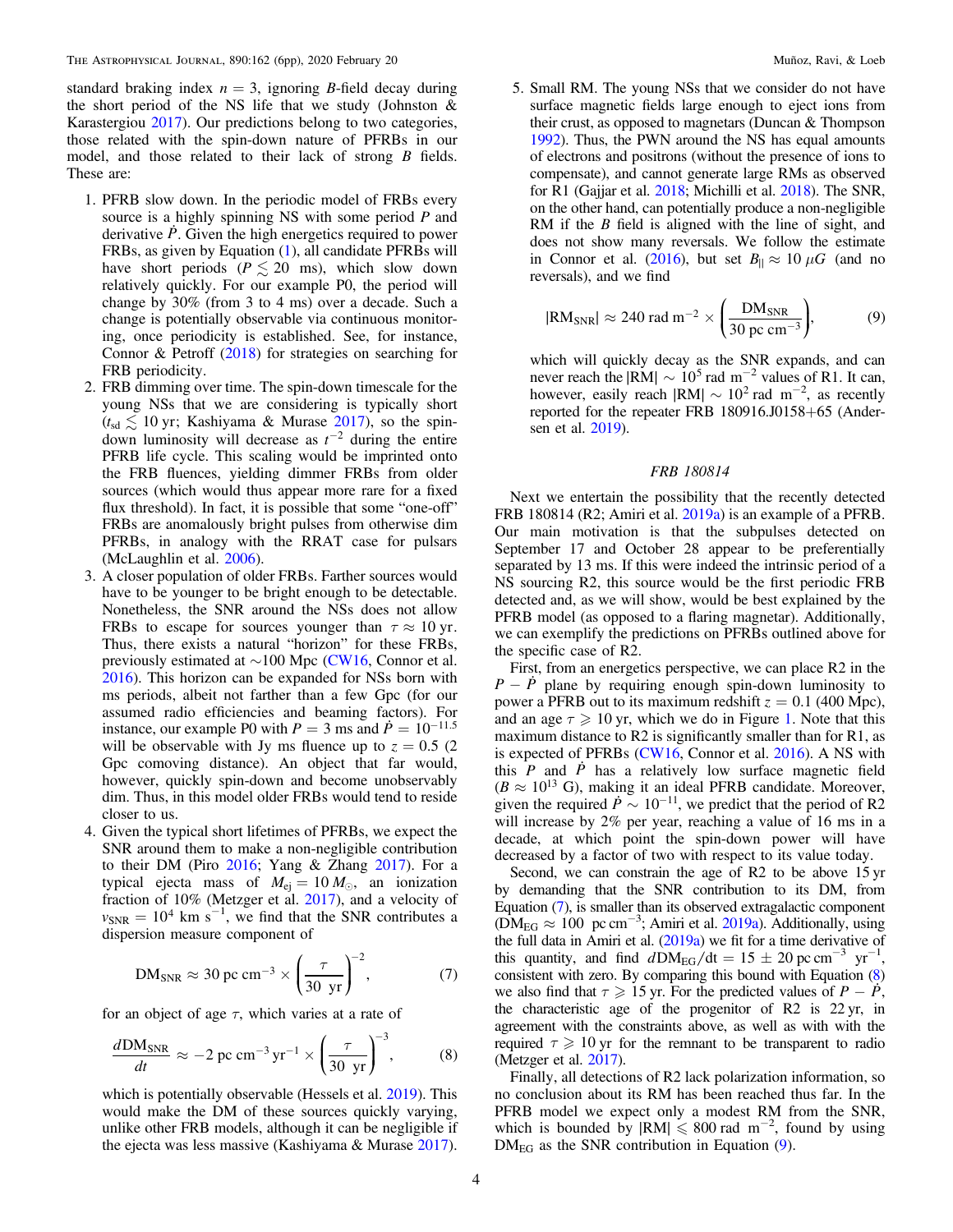### 4. Discussion and Conclusions

<span id="page-4-0"></span>In this paper we have studied the predictions of a model in which FRBs are powered by rotational energy from young NSs, and are thus periodic (PFRBs). While we have focused on the radio burst itself, emission is expected in other bands. For instance, higher-energy photons from the NS, as well as its magnetic wind, will energize a PWN, which can give rise to a persistent radio source, akin to that of R1. This mechanism has been extensively studied, and we refer the reader to Murase et al. ([2016](#page-5-0)), Kashiyama & Murase (2017), Margalit et al. ([2018](#page-5-0)), Beloborodov (2017), Wang & Lai ([2019](#page-5-0)), for more details. Moreover, the PFRB progenitors can be fairly bright in X-rays (Perna et al. [2008;](#page-5-0) Popov & Pshirkov [2016](#page-5-0); Lyutikov & Lorimer [2016](#page-5-0)), although these do not escape the opaque SNR for a few hundred years, hindering detection (Metzger et al. [2017;](#page-5-0) Bhirombhakdi et al. 2018). A more-direct avenue are gamma-rays, although current limits do not constrain this model (Cunningham et al. 2019).

While we have shown that energetically it is possible that NSs emit PFRBs, we have not addressed the actual emission mechanism. For instance, any successful model for repeating FRBs has to explain the downward drift in frequency commonly observed. This drift could be intrinsic to the emission process, as for instance both curvature radiation (Kumar et al. [2017](#page-5-0); Katz [2018a](#page-5-0); Lu & Kumar [2018](#page-5-0); Wang et al. [2019](#page-5-0)) and a mechanism analogous to solar flares (Fletcher et al. 2011) are expected to produce this drift, whereas propagation effects (such as plasma lensing) typically produce drifts in both directions (Cordes et al. 2017). Given the uncertainties surrounding the radio emission mechanism of pulsars in general, and of the Crab SGPs in particular, we leave the task of modeling the PFRB emission for future work.

In the PFRB scenario the episodic nature of FRBs can be explained by the stochasticity of SGP emission (as only a few times per year there are SGPs above threshold). In addition, starquakes or "storms" on NS magnetospheres (Katz 2017; Wang et al. [2018](#page-5-0)) might produce sporadic releases of energy. On the other hand, a continually emitting source might appear episodic if observed through a dense—but porous—SNR, as the observer and source move. For instance, over/underdensities in the SNR of size ∼100 km can explain the ∼0.1 s duration of some of the bursts in R2. We note, in addition, that the magnetar model can potentially generate periodic FRBs under specific conditions (Beloborodov 2017).

As an application, we note that any cosmological source of periodic bursts can act as a "standard clock," allowing us to measure the cosmic expansion rate through the time dependence of redshifts (Loeb [1998](#page-5-0)). Unfortunately, this effect induces a diminutive  $\dot{P} \sim H_0 P \sim 10^{-20}$  on PFRBs, orders of magnitude below the value necessary to power them. While challenging to observe, this effect would add to the cosmological power of FRBs (McQuinn [2014;](#page-5-0) Muñoz et al. [2016;](#page-5-0) Muñoz & Loeb [2018](#page-5-0); Walters et al. [2018;](#page-5-0) Madhavacheril et al. [2019](#page-5-0); Ravi et al. [2019b](#page-5-0)), especially if some are strongly lensed (Dai & Lu 2017; Li et al. [2018;](#page-5-0) Wagner et al. [2019](#page-5-0)).

In conclusion, in this work we have studied the possibility that a population of FRBs are periodic repeaters, which we have dubbed PFRBs. An example might be the recently discovered FRB 180814, which appears to show a 13 ms period. We have put forth a series of predictions, which can test this hypothesis within the next decade, shedding light onto the origin of the mysterious fast radio bursts.

We are thankful to Jim Cordes and Shami Chatterjee for discussions, to Jonathan Katz for comments on a previous version of this manuscript, to the referee for useful comments, and to the owners of the FRB  $<sup>4</sup>$  and magnetar  $<sup>5</sup>$  catalogs. J.B.</sup></sup> M. is funded by a Department of Energy (DOE) grant desc0019018. This publication was made possible through the support of a grant from the John Templeton Foundation and through a grant from the Breakthrough Prize Foundation. The opinions expressed in this publication are those of the authors and do not necessarily reflect the views of the John Templeton Foundation.

## ORCID iDs

Julian B. Muño[z](https://orcid.org/0000-0002-8984-0465) @ [https:](https://orcid.org/0000-0002-8984-0465)//orcid.org/[0000-0002-8984-0465](https://orcid.org/0000-0002-8984-0465) Vikram Ravi <sup>to</sup> [https:](https://orcid.org/0000-0002-7252-5485)//orcid.org/[0000-0002-7252-5485](https://orcid.org/0000-0002-7252-5485) A[b](https://orcid.org/0000-0003-4330-287X)raham Loeb @ [https:](https://orcid.org/0000-0003-4330-287X)//orcid.org/[0000-0003-4330-287X](https://orcid.org/0000-0003-4330-287X)

## References

- Abramowicz, M. A., Bejger, M., & Wielgus, M. 2018, [ApJ,](https://doi.org/10.3847/1538-4357/aae64a) [868, 17](https://ui.adsabs.harvard.edu/abs/2018ApJ...868...17A/abstract)
- Amiri, M., Bandura, K., Bhardwaj, M., et al. 2019a, [Natur,](https://doi.org/10.1038/s41586-018-0864-x) [566, 235](https://ui.adsabs.harvard.edu/abs/2019Natur.566..235C/abstract)
- Amiri, M., Bandura, K., Bhardwaj, M., et al. 2019b, [Natur](https://doi.org/10.1038/s41586-018-0867-7), [566, 230](https://ui.adsabs.harvard.edu/abs/2019Natur.566..230C/abstract)
- Andersen, B. C., Bandura, K., Bhardwaj, M., et al. 2019, [ApJL](https://doi.org/10.3847/2041-8213/ab4a80), [885, L4](https://ui.adsabs.harvard.edu/abs/2019ApJ...885L..24C/abstract) Bannister, K. W., Deller, A.T., Phillips, C., et al. 2019, [Sci,](https://doi.org/10.1126/science.aaw5903) [365, 565](https://ui.adsabs.harvard.edu/abs/2019Sci...365..565B/abstract)
- Barrau, A., Rovelli, C., & Vidotto, F. 2014, [PhRvD,](https://doi.org/10.1103/PhysRevD.90.127503) [90, 127503](https://ui.adsabs.harvard.edu/abs/2014PhRvD..90l7503B/abstract)
- Beloborodov, A. M. 2017, [ApJL](https://doi.org/10.3847/2041-8213/aa78f3), [843, L26](https://ui.adsabs.harvard.edu/abs/2017ApJ...843L..26B/abstract)
- Bhandari, S., Keane, E.F., Barr, E.D., et al. 2018, [MNRAS](https://doi.org/10.1093/mnras/stx3074), [475, 1427](https://ui.adsabs.harvard.edu/abs/2018MNRAS.475.1427B/abstract)
- Bhirombhakdi, K., Chornock, R., Margutti, R., et al. 2018, [ApJL,](https://doi.org/10.3847/2041-8213/aaee83) [868, L32](https://ui.adsabs.harvard.edu/abs/2018ApJ...868L..32B/abstract)
- Bietenholz, M. F., & Bartel, N. 2019, arXiv[:1905.06690](http://arxiv.org/abs/1905.06690)
- Caleb, M., Stappers, B., Rajwade, K., & Flynn, C. 2019, [MNRAS](https://doi.org/10.1093/mnras/stz386), [484, 5500](https://ui.adsabs.harvard.edu/abs/2019MNRAS.484.5500C/abstract)
- Chatterjee, S., Law, C.J., Wharton, R.S., et al. 2017, [Natur](https://doi.org/10.1038/nature20797), [541, 58](https://ui.adsabs.harvard.edu/abs/2017Natur.541...58C/abstract)
- Connor, L., Pen, U.-L., & Oppermann, N. 2016a, [MNRAS,](https://doi.org/10.1093/mnrasl/slw026) [458, L89](https://ui.adsabs.harvard.edu/abs/2016MNRAS.458L..89C/abstract)
- Connor, L., & Petroff, E. 2018, [ApJL,](https://doi.org/10.3847/2041-8213/aacd02) [861, L1](https://ui.adsabs.harvard.edu/abs/2018ApJ...861L...1C/abstract)
- Connor, L., Sievers, J., & Pen, U.-L. 2016b, [MNRAS](https://doi.org/10.1093/mnrasl/slw026), [458, L19](https://ui.adsabs.harvard.edu/abs/2016MNRAS.458L..19C/abstract)
- Cordes, J. M., Bhat, N. D. R., Hankins, T. H., McLaughlin, M. A., & Kern, J. 2004, [ApJ](https://doi.org/10.1086/422495), [612, 375](https://ui.adsabs.harvard.edu/abs/2004ApJ...612..375C/abstract)
- Cordes, J. M., & Chatterjee, S. 2019, [ARA&A](https://doi.org/10.1146/annurev-astro-091918-104501), [57, 417](https://ui.adsabs.harvard.edu/abs/2019ARA&A..57..417C/abstract)
- Cordes, J. M., & Wasserman, I. 2016, [MNRAS,](https://doi.org/10.1093/mnras/stv2948) [457, 232](https://ui.adsabs.harvard.edu/abs/2016MNRAS.457..232C/abstract)
- Cordes, J. M., Wasserman, I., Hessels, J. W. T., et al. 2017, [ApJ](https://doi.org/10.3847/1538-4357/aa74da), [842, 35](https://ui.adsabs.harvard.edu/abs/2017ApJ...842...35C/abstract)
- Crossley, J. H., Eilek, J. A., Hankins, T. H., & Kern, J. S. 2010, [ApJ](https://doi.org/10.1088/0004-637X/722/2/1908), [722, 1908](https://ui.adsabs.harvard.edu/abs/2010ApJ...722.1908C/abstract)
- Cunningham, V., Cenko, S., Bradley, S., et al. 2019, [ApJ](https://doi.org/10.3847/1538-4357/ab2235), [879, 40](https://ui.adsabs.harvard.edu/abs/2019ApJ...879...40C/abstract)
- Dai, L., & Lu, W. 2017, [ApJ](https://doi.org/10.3847/1538-4357/aa8873), [847, 19](https://ui.adsabs.harvard.edu/abs/2017ApJ...847...19D/abstract)
- Duncan, R. C., & Thompson, C. 1992, [ApJL,](https://doi.org/10.1086/186413) [392, L9](https://ui.adsabs.harvard.edu/abs/1992ApJ...392L...9D/abstract)
- Falcke, H., & Rezzolla, L. 2014, [A&A,](https://doi.org/10.1051/0004-6361/201321996) [562, A137](https://ui.adsabs.harvard.edu/abs/2014A&A...562A.137F/abstract)
- Farah, W., Flynn, C., Bailes, M., et al. 2019, [MNRAS](https://doi.org/10.1093/mnras/stz1748), [488, 2989](https://ui.adsabs.harvard.edu/abs/2019MNRAS.488.2989F/abstract)
- Faucher-Giguere, C.-A., & Kaspi, V. M. 2006, [ApJ,](https://doi.org/10.1086/501516) [643, 332](https://ui.adsabs.harvard.edu/abs/2006ApJ...643..332F/abstract)
- Fletcher, L., Dennis, B.R., Hudson, H.S., et al. 2011, [SSRv,](https://doi.org/10.1007/s11214-010-9701-8) [159, 19](https://ui.adsabs.harvard.edu/abs/2011SSRv..159...19F/abstract)
- Fuller, J., & Ott, C. 2015, [MNRAS](https://doi.org/10.1093/mnrasl/slv049), [450, L71](https://ui.adsabs.harvard.edu/abs/2015MNRAS.450L..71F/abstract)
- Gajjar, V., Siemion, A.P.V., Price, D.C., et al. 2018, [ApJ](https://doi.org/10.3847/1538-4357/aad005), [863, 2](https://ui.adsabs.harvard.edu/abs/2018ApJ...863....2G/abstract)
- Hankins, T. H., Kern, J. S., Weatherall, J. C., & Eilek, J. A. 2003, [Natur](https://doi.org/10.1038/nature01477)[,](https://ui.adsabs.harvard.edu/abs/2003Natur.422..141H/abstract) [422, 141](https://ui.adsabs.harvard.edu/abs/2003Natur.422..141H/abstract)
- Hessels, J. W. T., Spitler, L.G., Seymour, A.D., et al. 2019, [ApJL,](https://doi.org/10.3847/2041-8213/ab13ae) [876, L23](https://ui.adsabs.harvard.edu/abs/2019ApJ...876L..23H/abstract) James, C. W. 2019, [MNRAS,](https://doi.org/10.1093/mnras/stz1224) [486, 5934](https://ui.adsabs.harvard.edu/abs/2019MNRAS.486.5934J/abstract)
- Johnston, S., & Karastergiou, A. 2017, [MNRAS](https://doi.org/10.1093/mnras/stx377), [467, 3493](https://ui.adsabs.harvard.edu/abs/2017MNRAS.467.3493J/abstract)
- Johnston, S., & Romani, R. W. 2003, [ApJL,](https://doi.org/10.1086/376826) [590, L95](https://ui.adsabs.harvard.edu/abs/2003ApJ...590L..95J/abstract)
- 
- Kashiyama, K., Ioka, K., & Mészáros, P. 2013, [ApJL](https://doi.org/10.1088/2041-8205/776/2/L39), [776, L39](https://ui.adsabs.harvard.edu/abs/2013ApJ...776L..39K/abstract)
- Kashiyama, K., & Murase, K. 2017, [ApJL](https://doi.org/10.3847/2041-8213/aa68e1), [839, L3](https://ui.adsabs.harvard.edu/abs/2017ApJ...839L...3K/abstract)
- Kaspi, V. M., & Helfand, D. J. 2002, ASP Conf. Ser. 271 in Neutron Stars in Supernova Remnants, ed. P.O. Slane & B.M. Gaensler (San Francisco, CA: ASP), [3](https://ui.adsabs.harvard.edu/abs/2002ASPC..271....3K/abstract)
- Katz, J. I. 2014, [PhRvD](https://doi.org/10.1103/PhysRevD.89.103009), [89, 103009](https://ui.adsabs.harvard.edu/abs/2014PhRvD..89j3009K/abstract)
- Katz, J. I. 2017, [MNRAS](https://doi.org/10.1093/mnrasl/slx014), [467, 96](https://ui.adsabs.harvard.edu/abs/2017MNRAS.467L..96K/abstract)
- Katz, J. I. 2016b, [ApJ,](https://doi.org/10.3847/0004-637X/826/2/226) [826, 226](https://ui.adsabs.harvard.edu/abs/2016ApJ...826..226K/abstract)
- Katz, J. I. 2017, [MNRAS](https://doi.org/10.1093/mnrasl/slx052), [469, L39](https://ui.adsabs.harvard.edu/abs/2017MNRAS.469L..39K/abstract)

 $\frac{4}{5}$  http://[frbcat.org](http://frbcat.org/)/<br>5 http://[www.physics.mcgill.ca](http://www.physics.mcgill.ca/~pulsar/magnetar/main.html)/~pulsar/magnetar/main.html